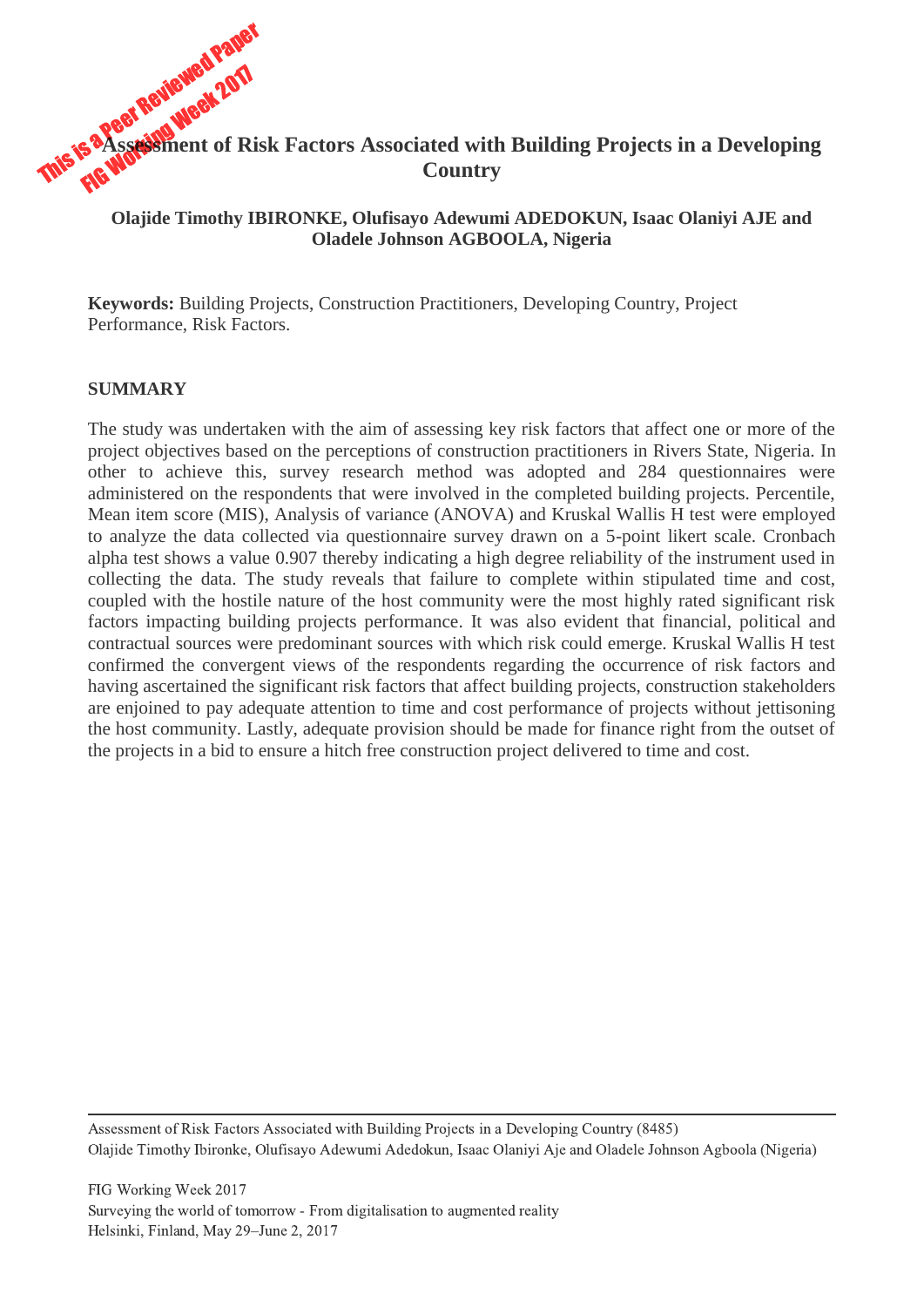# **Assessment of Risk Factors Associated with Building Projects in a Developing Country**

## **Olajide Timothy IBIRONKE, Olufisayo Adewumi ADEDOKUN, Isaac Olaniyi AJE and Oladele Johnson AGBOOLA, Nigeria**

## **1. INTRODUCTION**

Construction industry continues to occupy an important position in any nation's economy, though it contributes less than the manufacturing or other service industries (Ademeso & Windapo, 2014). It is almost as old as nature itself and unlike manufacturing sector; it is mostly concerned with one-off project (Oyewobi & Ogunsemi, 2010) or one-of-a-kind production in manufacturing terms (Hao, Shen, Neelamkavil, & Thomas, 2008). Although investment in infrastructure, being one of the six key policy drivers used by government to lift long-term performance of the economy (New Zealand Now, 2012), contributes to the gross development product (GDP) of any nation including Nigeria, yet its shortcoming cannot be undermined when it falls below the overall success expectancy.

The main criteria for measuring the overall success of construction projects are time, cost, quality and safety performance among others (Aiyetan, Smallwood, & Shakkantu, 2012; Ogunsemi, 2002). Out of the aforementioned criteria, cost and time tend to be the most important, visible and always considered as very paramount because of the direct economic implications if they are unnecessarily exceeded (Ogunsemi, 2002). Just as demand balances supply in economics, the initial cost and time of construction projects will equal the final account and duration provided that everything remains unchanged (Adafin, Wilkinson, & Rotimi, 2015), and devoid of the influences of risks which could emanate from internal or external sources (Wang & Liu, 2004). Based on the foregoing, the question is what are the various risk factors encountered during building projects in Rivers state, Nigeria. From the literature, it is evident that some of the risks are controllable, others are uncontrollable (Windapo, Omeife, & Wahab, 2010) within the construction industry. The risks give rise to the degree of dispersion of variability around the expected or "best" value which is estimated to exist for the economic variable in question (Kenneth, 2005).

Construction industry, perhaps more than most, has been plagued by risks (Adafin, Wilkinson, & Rotimi, 2014; Liu, Flanagan, & Li, 2003; Oke, 2013) and diverse problems. These are classified under various groups as financial risk, logistics risk, environmental risk and political risk among others (Adedokun, 2012). Some of the symptoms of risks include project abandonment, building collapse, contractors becoming insolvent, projects not delivered to time, cost and quality, etc. These are symptoms of construction risks which may usually result into disputes among stakeholders, lead to claims and award of damages among others. Despite the assertion of Tar and carr (2000) that construction industry has suffered poor performance as a result of the risk factors, Laryea and Hughes (2008) concluded that the ultimate goal of any project is to be delivered within the shortest realizable time, at the lowest reasonable cost, of the highest possible quality standard without accidents as a measure of project success (Aiyetan et al., 2012), taking cognizance of the existing project risk management practices. This study is therefore aimed at assessing risk factors associated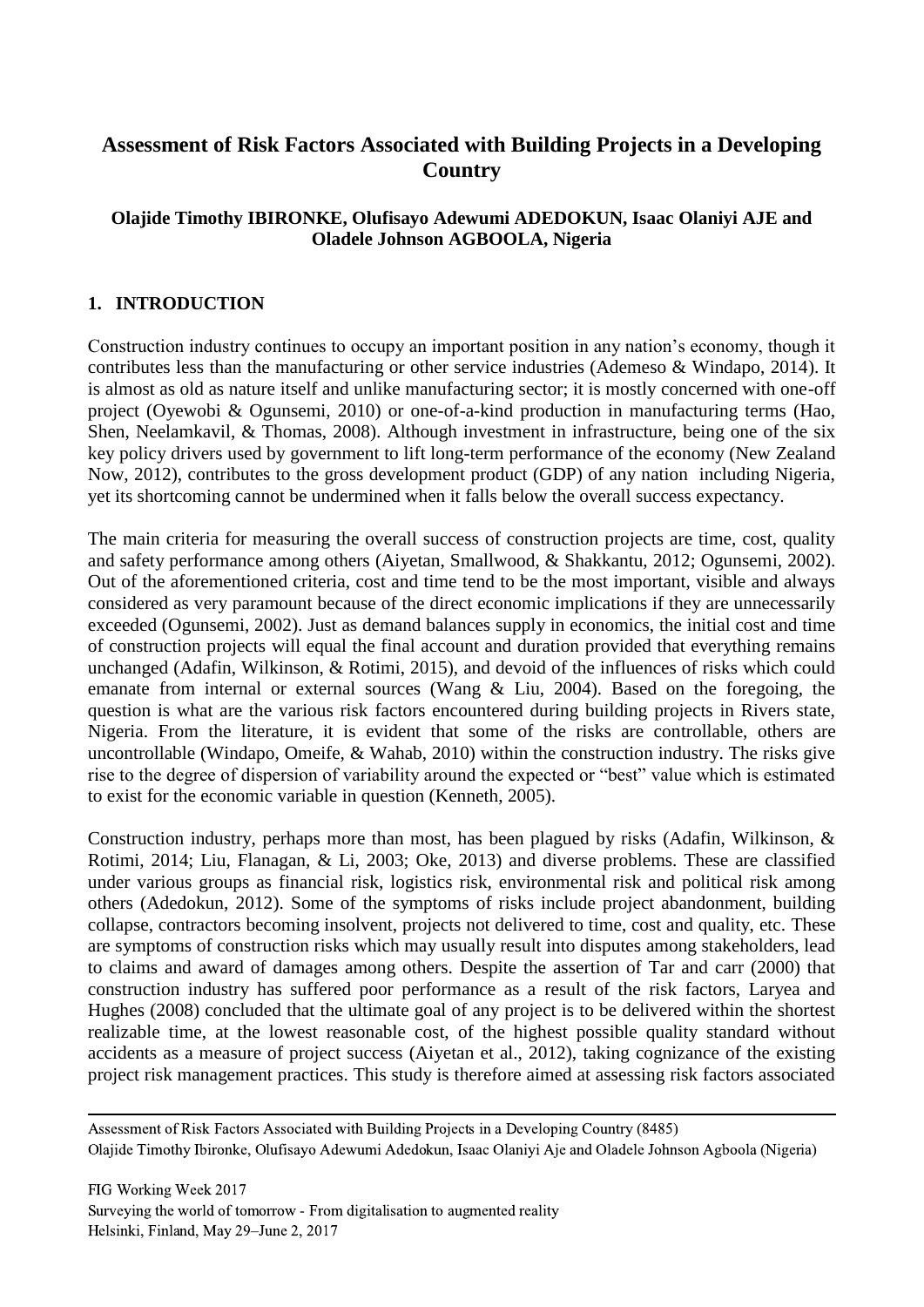with building projects in Rivers State, Nigeria. This is consequent upon the fact that construction risks are location based and relative to geography (Odeyinka, 2000).

## **1.1 Literature Review Overview of risk and the construction industry**

The construction industry consists of all businesses involved in the construction of houses, office buildings, highways and bridges (Adedokun, Akinmusire & Aje, 2016). It covers site acquisition, design, contract, site operation (construction), management and all these make the industry has a great impact on the economy of all countries (Leibing, 2001; Szymanski, 2008). Consequent upon the unique nature of the construction projects, risks can arise from a number of different sources (Oyegoke, 2006; Pheng & Chuan, 2006). This then implies that the construction industry is not excluded when it comes to the issue of risk, (Odeyinka, 2000; Adedokun, 2012; Adafin et al., 2016). Some of these risks can arise from the complex and dynamic nature of the industry (Uher & Loosemore, 2004). Risks can also arise from the participants, individuals and organisations, who are actively involved in the construction project, whose interests may positively or negatively be affected by the project execution or project completion (Project Management Institute, (PMI), 2008). These participants also have different experience, skills, expectations and interests (Dey & Ogunlana, 2004), which can naturally create problems and confusion for even the most experienced project managers and contractors (Banaitiene, Banaitis, & Norkus, 2011).

#### **1.2 Causes of risks on construction projects**

Changes are inevitable on any construction projects (Adedokun, 2016) and it's sin-qua-non to the variability that occurs when the scope of work performed by the contractor differs from the outlined or scheduled scope in the contract. Occurrence of changes is consequent upon the events, situation or variables, that should it occur, will have either positive or negative effects on the construction projects. These variables that could make or mar construction projects objectives are termed risks. This risk is inherent in both the design and construction (Adafin et al., 2016). Therefore, the causes of changes which are occasioned by risk factors are changes in design by consultant, change of plans or scope by owner, errors and omissions in design, owner's financial problems, change in specification by owner, change of schedule by owner, change in economic conditions, ambiguous design details, contractor's lack of judgment and experience, change in government regulations, complex design and technology, lack of strategic planning, differing site conditions (Adedokun & Awodele, 2016; Dairo, 2015).

Others according to Adedokun and Awodele (2016) and Dairo (2015) include inadequate working drawing details, design complexity, lack of communication, contractor's desired profitability, shortage of skilled manpower, poor procurement process, contractor's financial difficulties, inadequate scope of work for contractor, safety considerations, obstinate nature of owner, consultant's lack of judgment and experience, impediment in prompt decision making process, lack of specialized construction manager, weather conditions, lack of contractor's involvement in design, contractor's lack of required data, consultant's lack of required data, lack of consultant's knowledge of available materials and equipment, lack of modern equipment, defective workmanship, fast track construction, inadequate project objectives, conflicts between contract documents, long lead procurement, replacement of materials or procedures, unfamiliarity with local conditions, lack of

Assessment of Risk Factors Associated with Building Projects in a Developing Country (8485) Olajide Timothy Ibironke, Olufisayo Adewumi Adedokun, Isaac Olaniyi Aje and Oladele Johnson Agboola (Nigeria)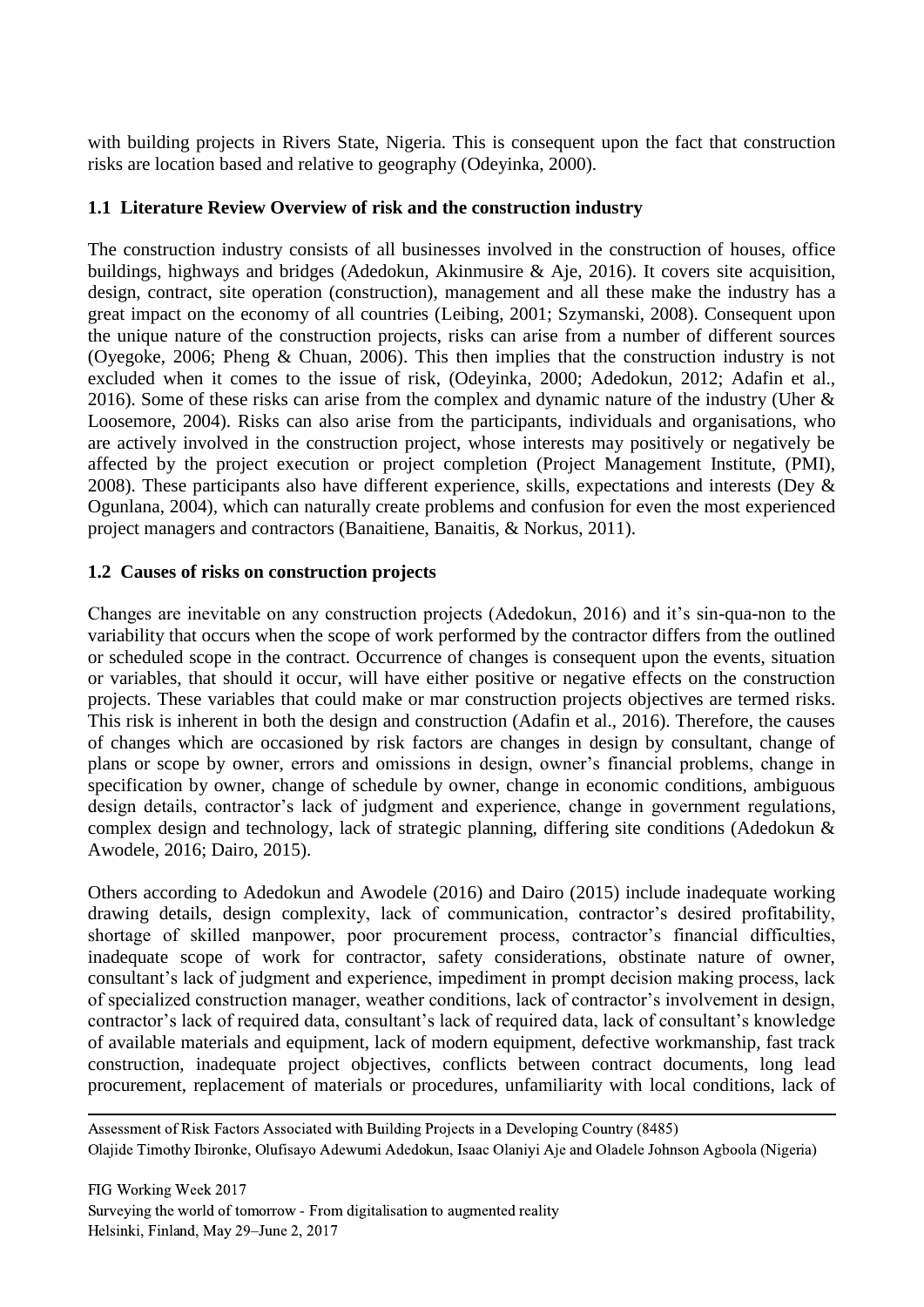coordination, inadequate shop drawing details, technology change and lastly obstinate nature of consultant.

## **2. RESEARCH METHODS**

This study adopted the use of questionnaire survey administered on key construction stakeholders. The population for this work included the professionals in the construction industry, which comprised the Quantity Surveyors, Architects, and Engineers, as well as the representatives of clients and contractors totalling seven hundred and sixty two (762) as indicated in table 1.

| S/N | Respondents                         | Population | Sample size |  |
|-----|-------------------------------------|------------|-------------|--|
| . . | Clients/representatives             |            | 34          |  |
| 2.  | Construction firms/ representatives | 156        | 61          |  |
| 3.  | Architects                          | 123        | 55          |  |
| 4.  | <b>Quantity Surveyors</b>           | 148        | 60          |  |
| 5.  | Engineers                           | 284        | 74          |  |
|     | Total                               | 762        | 284         |  |

**Table 1: Total Population of the target Respondents**

The adequacy of a sample is assessed by how well such sample represent the whole population of participants from which the sample is drawn (Kothari, 2009). In order to achieve this, the lists of relevant construction professionals as at December, 2014 were collected from their respective professional bodies in Rivers State. The list of contractors registered in category A to C was sourced from the state ministry of works while the clients are the various ministries, department and agencies as well as higher educational institutions in Rivers state that had commissioned construction projects within the last 5 years  $(2010 - 2014)$ . Having ascertained a population of 762, it was reduced scientifically using Yamane's 1967 to sample size of 284 (table 1). The analysis of the collected data was carried out using the following descriptive and analytical scientific methods: percentile, mean item score, analysis of variance (ANOVA) and Kruskal-Wallis H test.

## **2.1 Background information of the respondents**

Out of the 284 questionnaires that were administered, 158 were returned and found suitable for the analysis. The analyzed questionnaires represent 55.63% of the total questionnaire sent out which is considered sufficient for the study based on the assertion of Moser and Kalton (1999) that the result of a survey could be considered as biased and of little significance if the return rate was lower than 20-30%. As for the years of working experience possessed by the respondents, it can be seen that 14.6% falls within 1 - 5, 59.5% of the respondents are within  $6 - 15$  years of experience, while 13.9% falls within 16 - 20. The last category of 21 and above accounted for 12.0%. On the average, the respondents had approximately 11 years of working experience. Information supplied by this category of professionals is considered to be adequate and reliable. These set of respondents have executed 25 construction projects on the average. Analysis according to Table 3 reveals that majority of the respondents are BSc/ BTech holder. Table 2 shows that 24.1% of the respondents are working within client organisation while the remaining 38.6% and 37.3% are from contracting and consulting firms respectively. From Table 2, it can be seen that majority of the respondents in this case are Engineers with 45.6% and was closely followed by 33.5% quota, represented by the Quantity Surveyors and the least was Architects with 20.9%. The professional membership status of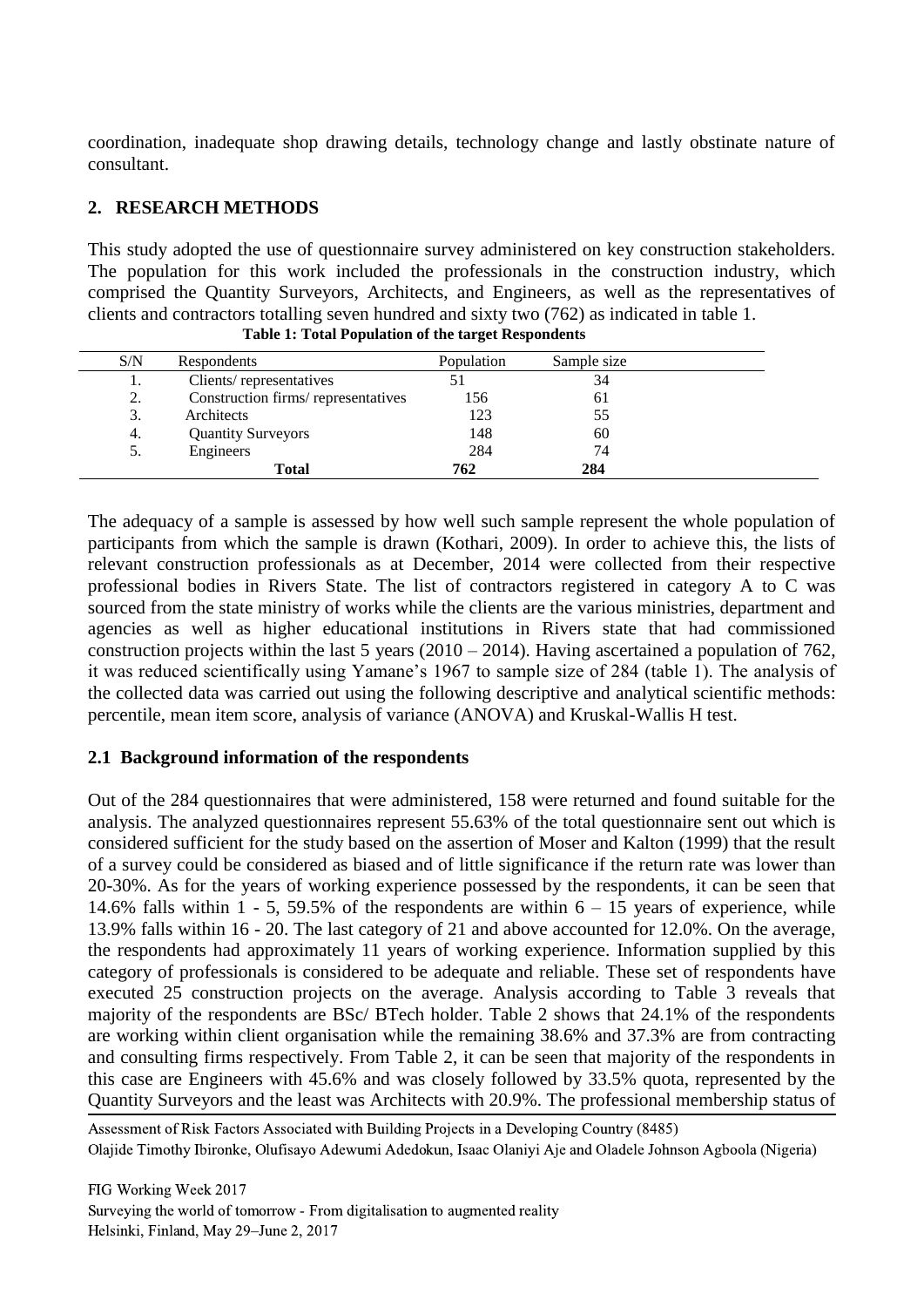the respondents shows that 55 are graduate members, 97 are corporate/ associate members while 6 of them are fellow of their respective professional bodies with 34.8%, 61.4% and 3.8% respectively. In terms of the sectors or firms where the respondents are, Table 2 shows that 24.1% of the respondents are working within client organisation while the remaining 38.6% and 37.3% are from contracting and consulting firms respectively.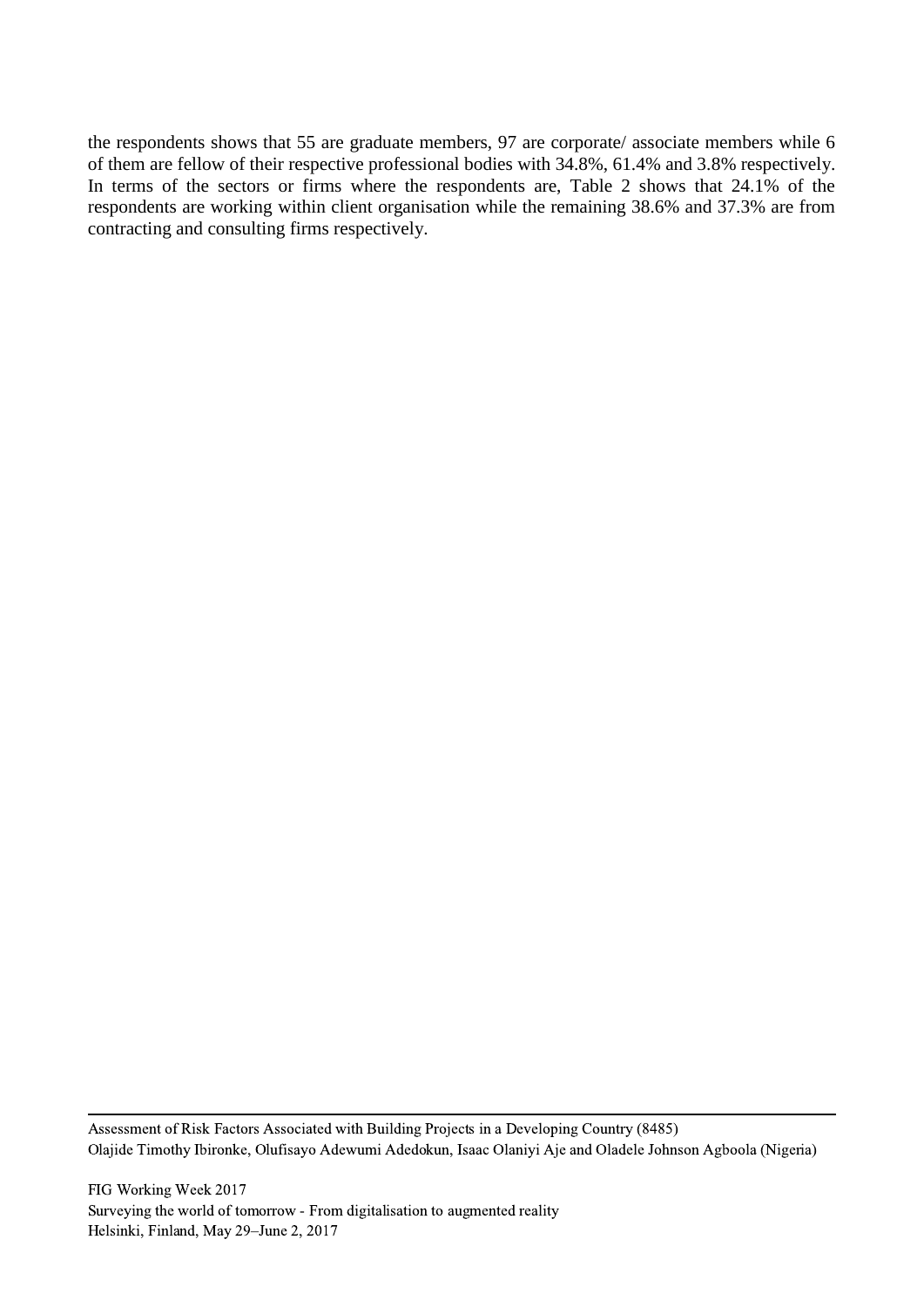#### **Table 2: Demographics of the respondents**

| <b>Background Information</b>      | <b>Frequency</b> | Percentage  | Cum. Percentage |
|------------------------------------|------------------|-------------|-----------------|
| <b>Profession of respondents</b>   |                  |             |                 |
| <b>Quantity Surveyors</b>          | 53               | 33.5        | 33.5            |
| Architects                         | 33               | 20.9        | 54.4            |
| Engineers                          | 72               | 45.6        | 100.0           |
| <b>Total</b>                       | 158              | 100.0       |                 |
| Years of experience                |                  |             |                 |
| $1 - 5$                            | 23               | 14.6        | 14.6            |
| $6 - 10$                           | 75               | 47.5        | 62.0            |
| $11 - 15$                          | 19               | 12.0        | 74.1            |
| $16 - 20$                          | 22               | 13.9        | 88.0            |
| 21 and Above                       | 19               | 12.0        | 100.0           |
|                                    |                  | <b>Mean</b> | 10.8            |
| <b>Total</b>                       | 158              | 100.0       |                 |
| <b>Highest Qualifications</b>      |                  |             |                 |
| <b>HND</b>                         | 26               | 16.5        | 16.5            |
| BSc/BTech                          | 68               | 43.0        | 59.5            |
| PGD                                | 12               | 7.6         | 67.1            |
| MSc/MTech                          | 51               | 32.3        | 99.4            |
| PhD                                | 1                | 0.6         | 100.0           |
| <b>Total</b>                       | 158              | 100.0       |                 |
| Type of firm/Sector                |                  |             |                 |
| Client organization                | 38               | 24.1        | 24.1            |
| Contracting firm                   | 61               | 38.6        | 62.7            |
| Consulting firm                    | 59               | 37.3        | 100.0           |
| <b>Total</b>                       | 158              | 100.0       |                 |
| <b>Membership grade</b>            |                  |             |                 |
| Graduate                           | 55               | 34.8        | 34.8            |
| Corporate/Associate                | 97               | 61.4        | 96.2            |
| Fellow                             | 6                | 3.8         | 100.0           |
| <b>Total</b>                       | 158              | 100.0       |                 |
| Professional body of affiliation   |                  |             |                 |
| <b>NIQS</b>                        | 53               | 33.5        | 42.5            |
| <b>NIA</b>                         | 33               | 20.9        | 66.6            |
| <b>NSE</b>                         | 72               | 45.6        | 94.2            |
| <b>Total</b>                       | 158              | 100.0       |                 |
| <b>Number of projects executed</b> |                  |             |                 |
| $1 - 20$                           | 94               | 59.5        | 59.5            |
| $21 - 40$                          | 33               | 20.9        | 80.4            |
| $41 - 60$                          | 19               | 12.0        | 92.4            |
| $61 - 80$                          | 3                | 1.9         | 94.3            |
| 81 and Above                       | 9                | 5.7         | 100.0           |
|                                    | <b>Mean</b>      |             | 24.6            |
| <b>Total</b>                       | 158              | 100.0       |                 |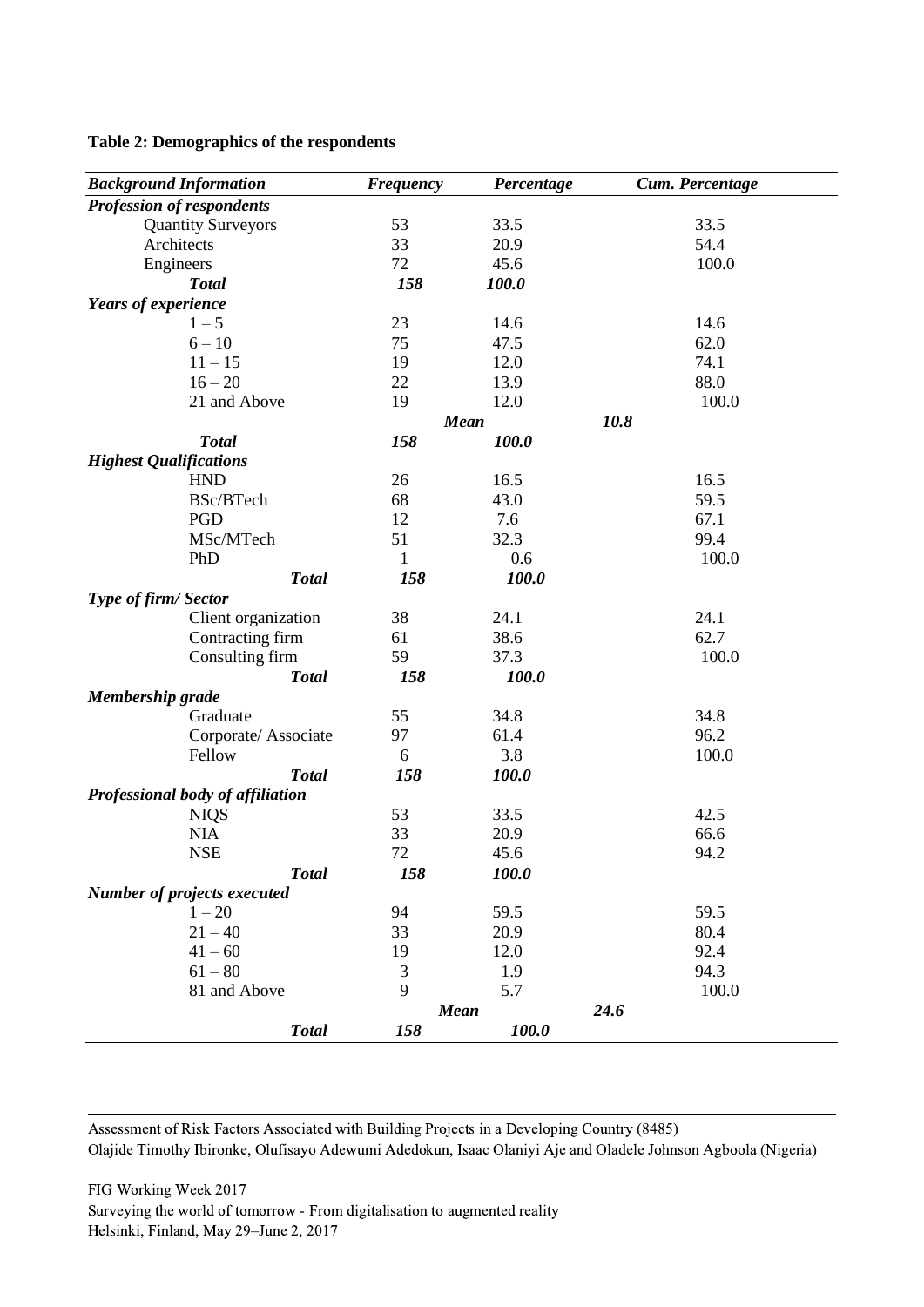| . .                                              | Group       | Group          | <b>F-ratio</b> | Sig.      |
|--------------------------------------------------|-------------|----------------|----------------|-----------|
| <b>Risk factors</b>                              | <b>Mean</b> | Rank           |                | (P-value) |
| Failure to complete within stipulated time       | 3.911       |                | 7.965          | 0.000     |
| Hostility of the host community                  | 3.696       | $\overline{2}$ | 5.323          | 0.000     |
| Failure to complete within clients budget        | 3.639       | 3              | 4.663          | 0.001     |
| Design disapprovals                              | 3.354       | $\overline{4}$ | 2.414          | 0.051     |
| Peculiar site conditions                         | 3.291       | 5              | 7.800          | 0.000     |
| Unexpected rises in price of labour and material | 3.215       | 6              | 8.165          | 0.000     |
| Claims for delays by the contractor              | 3.127       | 7              | 4.352          | 0.002     |
| Weather condition                                | 3.089       | 8              | 7.800          | 0.000     |
| Defects in structure due to poor workmanship     | 3.019       | 9              | 10.262         | 0.000     |
| Currency restriction and rates of exchange       | 3.000       | 10             | 5.141          | 0.001     |
| Changes in cost arising from legislation         | 2.703       | 11             | 1.955          | 0.104     |
| Force majeure                                    | 2.696       | 12             | 10.950         | 0.000     |
| Damage to the work                               | 2.538       | 13             | 7.331          | 0.000     |
| Third party injury and property damage           | 2.494       | 14             | 5.398          | 0.000     |
| Strike by labour force                           | 2.462       | 15             | 2.203          | 0.071     |

#### **Table 3: Risk factors encountered in building projects**

#### **Risk factors encountered in building projects**

Table 3 depicts various risk factors occurring in building projects with failure to complete within stipulated time (Mean Score = 3.911) ranking  $1^{st}$ , the  $2^{nd}$  rated risk factor emerges as the hostility of the host community (Mean Score = 3.696) while failure to complete within clients budget placed  $3<sup>rd</sup>$ with mean value of 3.639. The least ranked risk factors include damage to the work (Mean Score  $=$ 2.538), third party injury and property damage (Mean Score = 2.494) and strike by labour force (Mean Score  $= 2.462$ ).

## **Significance of risk factors encountered in building projects**

From Table 3, ANOVA test was conducted to establish the level of significance of each of the risk factors encountered in building projects based on respondents' years of experience. From the analysis presented in Table 4, it is evident that out of the 15 risk factors encountered in building projects, 12 risk factors were significant (P value is  $< 0.05$ ), while the remaining risk factors occur per chance. The opinions of the respondents based on the aforementioned were therefore tested in hypothesis form for agreement or otherwise as presented in Table 4.

|            | Profession | Group                     | Mean  |
|------------|------------|---------------------------|-------|
| Chi-square | 8.022      | <b>Quantity Surveyors</b> | 31.25 |
| Df         |            | Architects                | 19.13 |
| Asymp. Sig | 0.018      | Engineers                 | 19.33 |

#### **Table 4: Significance test of respondents' opinions**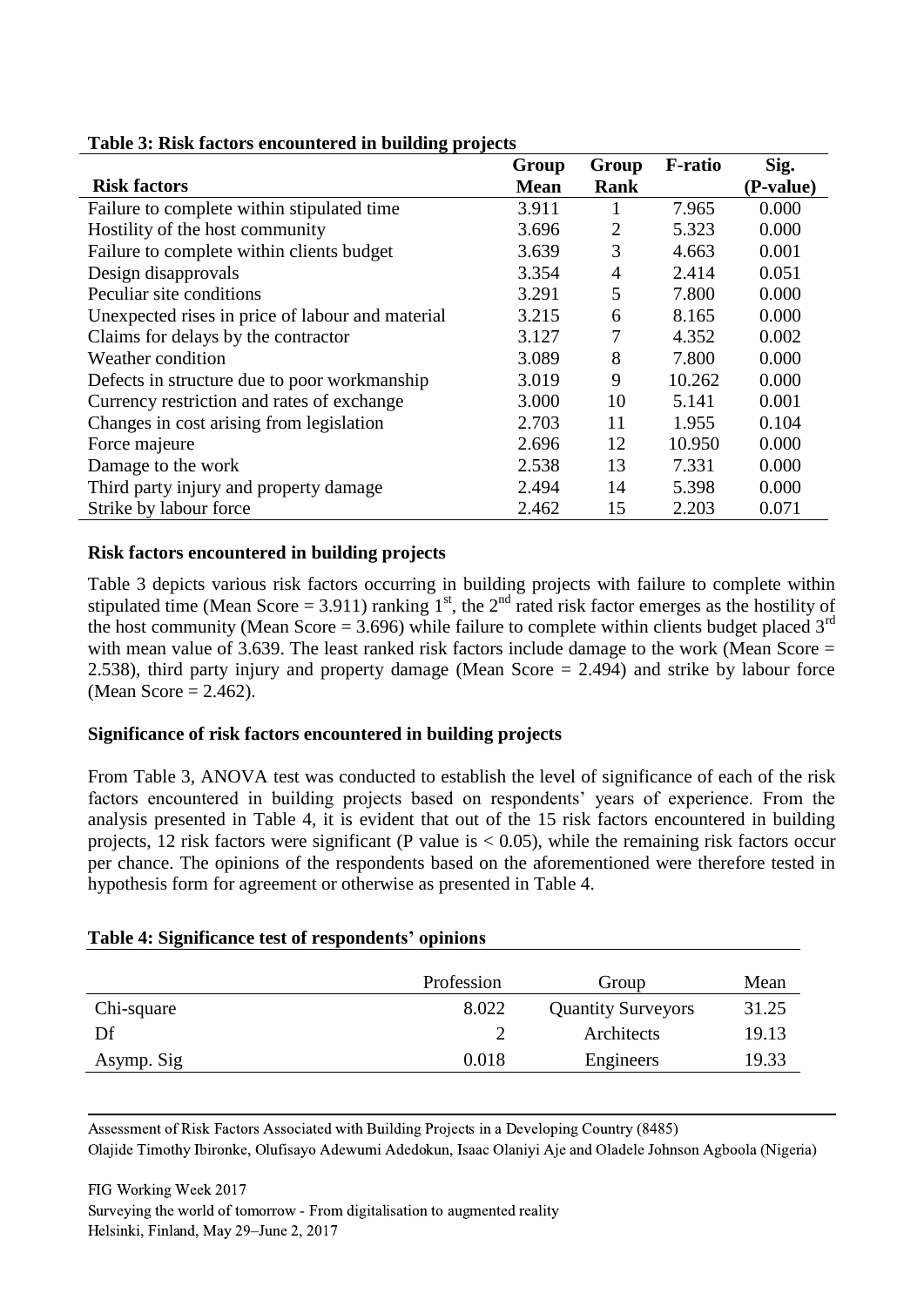## **Significance test of respondents' opinions**

From Table 4, Kruskal Wallis test carried out shows that the p value is  $< 0.05$ , being 0.018, then null hypothesis, which says that there is no significant agreement in the opinions of the respondents, is rejected and the alternate hypothesis is accepted that there is statistically significant agreement in the opinions of the respondents. Based on the aforementioned, it is evident that the respondents had convergent views concerning the occurrence of risk factors in building projects. **Table 5: Sources of risks in building projects**

|               | Group | Group          | <b>F-ratio</b> | Sig.      |
|---------------|-------|----------------|----------------|-----------|
|               | Mean  | Rank           |                | (P-value) |
| Financial     | 4.032 |                | 1.278          | 0.281     |
| Political     | 3.608 | $\overline{2}$ | 1.177          | 0.323     |
| Contractual   | 3.209 | 3              | 2.895          | 0.024     |
| Physical      | 3.177 | $\overline{4}$ | 2.455          | 0.048     |
| Environmental | 3.057 | 5              | 2.236          | 0.068     |
| Operational   | 3.006 | 6              | 3.880          | 0.005     |
| Logistic      | 2.842 | 7              | 2.541          | 0.042     |
| Legal         | 2.633 | 8              | 2.325          | 0.059     |

#### **Sources of risks in building projects**

Of all the various sources from which construction risks could emerge, table 5 reveals that the most highly ranked sources, based on the rating of the respondents, financial (Mean Score = 4.032). This is followed by political and contractual sources with mean scores of 3.608 and 3.209 respectively. The least ranked sources include operational, logistic and legal sources (Mean Scores  $= 3.006$ , 2.842 and 2.633).

## **Significance of risk sources in building projects**

From Table 5, ANOVA test was carried out to establish the level of significance of each of the risk sources in building projects based on respondents' years of experience. From the analysis presented in Table 5, it is evident that out of the 8 risk sources in building projects, 3 of the sources are significant (P value is  $\lt 0.05$ ), while the remaining 5 sources occur per chance. The opinions of the respondents based on the aforementioned were therefore tested in hypothesis form for agreement or otherwise as presented in Table 6.

|            | Profession | Group                     | Mean  |
|------------|------------|---------------------------|-------|
| Chi-square | 0.558      | <b>Quantity Surveyors</b> | 12.00 |
| Df         |            | Architects                | 11.00 |
| Asymp. Sig | 0.757      | Engineers                 | 13.70 |

#### **Table 6: Significance test of respondents' opinions regarding risk sources**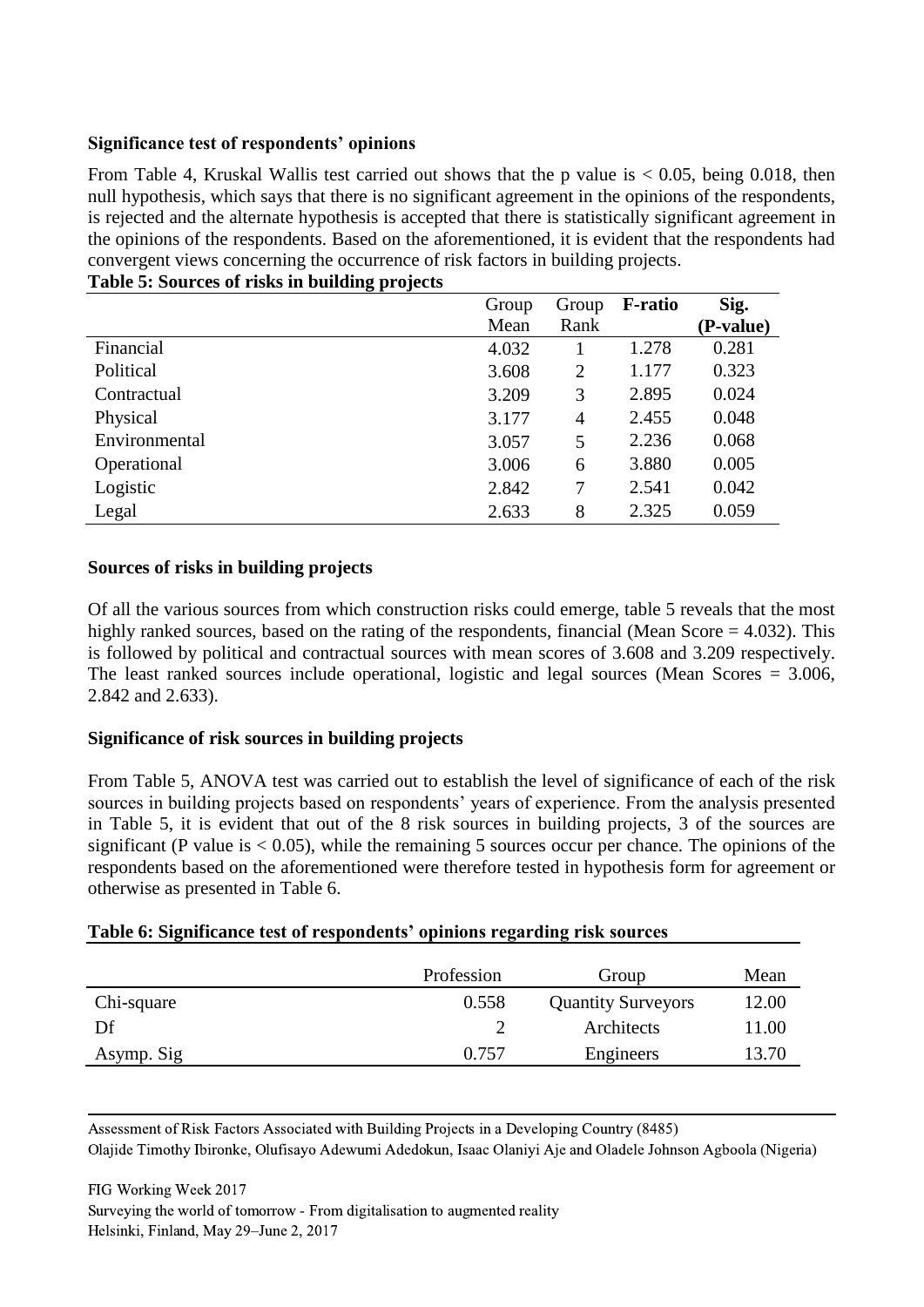### **Significance test of respondents' opinions regarding risk sources**

From Table 6, Kruskal Wallis test carried out shows that the p value is  $> 0.05$ , being 0.757, then null hypothesis, which says that there is no significant agreement in the opinions of the respondents, is accepted and the alternate hypothesis is rejected that there is statistically significant agreement in the opinions of the respondents. The implication of this is that the respondents had divergent views in relation to the sources of risks in building projects.

#### **Discussion of findings Risk factors encountered in building projects**

The risk factors occurring in building projects are failure to complete within stipulated time, hostility of the host community and the failure to complete within clients budget, these risks are at variance with Odeyinka et al. (2012) where some of the 11 significant risk factors includes changes to initial design, inclement weather, variation to works and labour shortage among others. This is not surprising as risk factors are not only project specific but also location based (Odeyinka et al., 2012). Shortage of materials, late deliveries of materials and shortage of equipment were recorded as the most significant risk factors in construction projects according to Abd Karim et al. (2012).

#### **Sources of risks in building projects**

Of all the various sources from which construction risks could emerge, the most highly ranked source is financial and this closely complement Adedokun (2012) and Dada (2010) where financial source topped the lists. Others include political and contractual sources which are at variance with the works of Adedokun (2012), putting forward logistic and contractual sources and Dada (2010). The variability is not unconnected to the variation in location of the studies. Also Dada (2010) considered the generality of contractors in Nigeria which comprises small, medium and large companies and each company has different perceptions on the risk issue.

## **3. CONCLUSION**

Consequent to the forgoing analysis carried out, it is evident that building projects in Rivers State are culpable of being predisposed to risks just like construction works in other parts of Nigeria and beyond. It is hereby concluded that;

- 1. failure to complete within stipulated time and cost coupled with the hostile nature of the host community are the risk factors impacting the building projects.
- 2. financial, political and contractual sources are the predominant sources with which risk in building projects could emerge consequent upon the study location.

#### **RECOMMENDATIONS**

In order to accomplish the purpose for which this study was embarked upon, bearing in mind the magnitude of funds committed into construction projects, the following recommendations are proposed for stakeholders in the construction industry so as to achieve hitch free construction process that ensures value for money;

Assessment of Risk Factors Associated with Building Projects in a Developing Country (8485) Olajide Timothy Ibironke, Olufisayo Adewumi Adedokun, Isaac Olaniyi Aje and Oladele Johnson Agboola (Nigeria)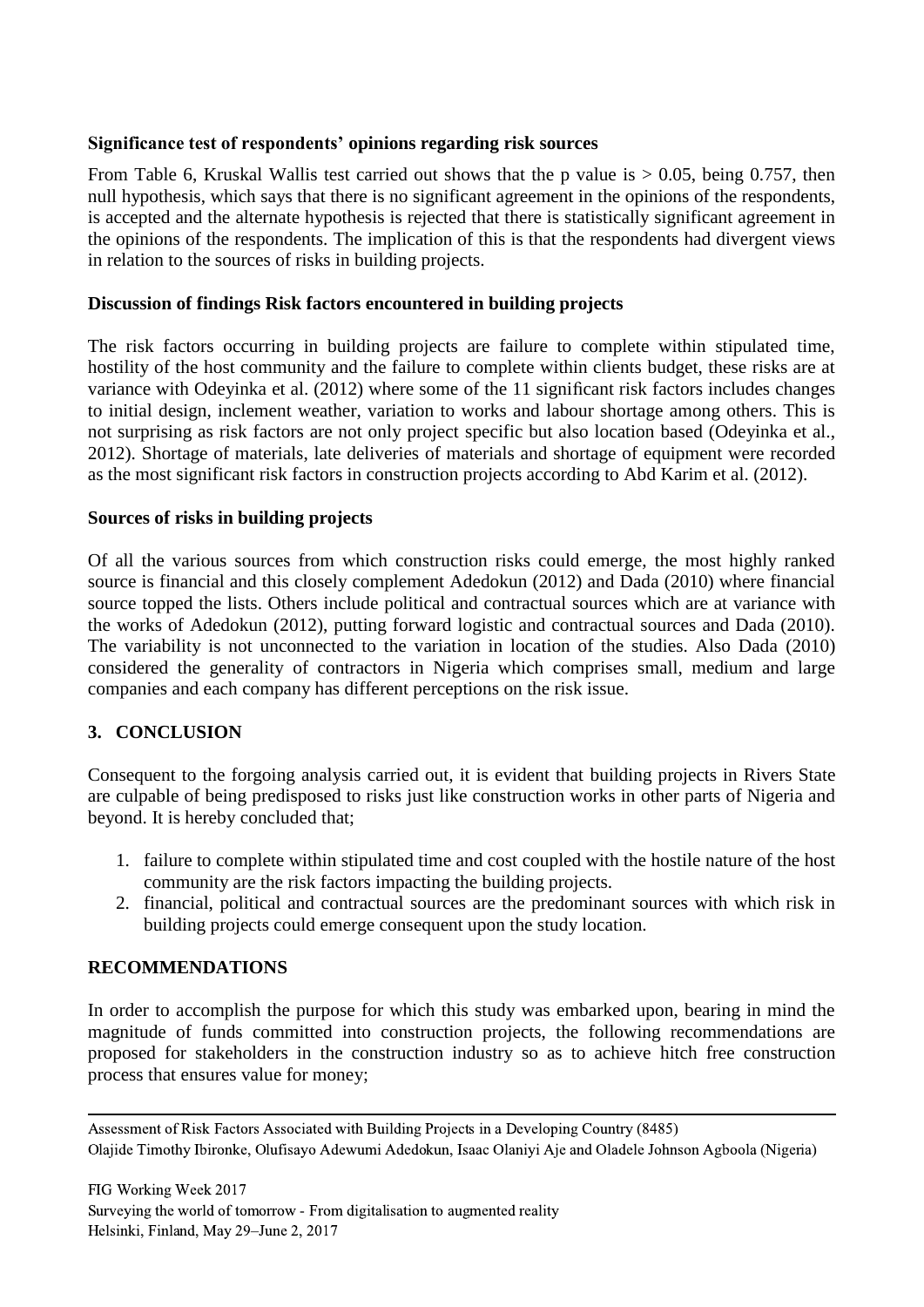- 1. adequate assessment and consideration should be accorded time and cost performance of building projects, this is without prejudice to the host community as they were significant and highly rated factors to be reckoned with.
- 2. adequate provision for finance should be made as finance is the core centre which can affect the project, political influence should be reduced while the contractual obligations of the clients and contractor are to be clearly defined and well spelt out.

#### **REFERENCES**

- Abd Karim, N.A., Abd. Rahman, I., Memmon, A,H., Jamil, N. & Abd. Aziz, A,A. (2012). Significant Risk Factors in Construction Projects: Contractor's Perception, 2012 IEEE Colloquium on Humanities, Science and Engineering Research (CHUSER 2012), December 3-4, 2012, Kota Kinabalu,Sabah Malaysia, available at [https://www.academia.edu/2238735/Significant\\_Risk\\_Factors\\_in\\_Construction\\_Proje](https://www.academia.edu/2238735/Significant_Risk_Factors_in_Construction_Proje%09cts%09_Contractor_s_Perception)\_cts Contractor s Perception, retrieved 15<sup>th</sup> September, 2015.
- Adafin, J.K., Wilkinson, S., & Rotimi, J. (2014). Risk-Contingency Fund In The Design Stage Elemental Cost Planning Function: A Theoretical Exploration, available at [https://www.library.auckland.ac.nz/external/finalproceeding/Files/Papers/46530final00128.p](https://www.library.auckland.ac.nz/external/finalproceeding/Files/Papers/46530final00128.pdf)  $df$ , accessed 29<sup>th</sup> September, 2014.

Adafin, J.K., Wilkinson, S., & Rotimi, J. (2015). Accuracy in Design Stage Elemental Cost Planning: An Analysis of New Zealand Data. Paper presented at Environmental Design and Management International Conference (EDMIC): Responsive Built

Environment- Issues, Strategies and Policies in the developing World,  $9^{th} - 12^{th}$  March, 2015 held Conference centre, Obafemi Awolowo University, Ile-Ife, Nigeria. Organized by Faculty of Environmental Design and Management, Obafemi Awolowo, University, Ile-Ife, Nigeria.

Adafin, J.K., Wilkinson, S., Rotimi, J., & Odeyinka (2016). Budgetary Reliability of Design Stage Elemental Cost Plan in Building Procurement. In Ebohan, O.J., Ayeni, D.A., Egbu, C.O., and Omole, F.K. Procs. of the Joint International Conference (JIC) on 21<sup>st</sup> Century Human Habitat: Issues, Sustainability and Development,  $21^{st} - 24^{th}$  March, 2016, Akure, Nigeria, 884-893.

Adedokun, O.A. (2012). Evaluation of Risk Analysis Techniques in Selected large Construction Companies in Nigeria. An Unpublished MTech Thesis Submitted to the School of Postgraduate Studies, Federal University of Technology, Akure, Nigeria.

Adedokun, O.A., Akinmusire, A.O., & Aje, I.O. (2016). Effect of Contractor's Selection Criteria on Cost Performance of Civil Engineering Projects. In Ebohan, O.J., Ayeni, D.A., Egbu, C.O., and Omole, F.K. Procs. of the Joint International Conference (JIC) on 21<sup>st</sup> Century Human Habitat: Issues, Sustainability and Development,  $21<sup>st</sup> - 24<sup>th</sup> March$ , 2016, Akure, Nigeria, 616-625.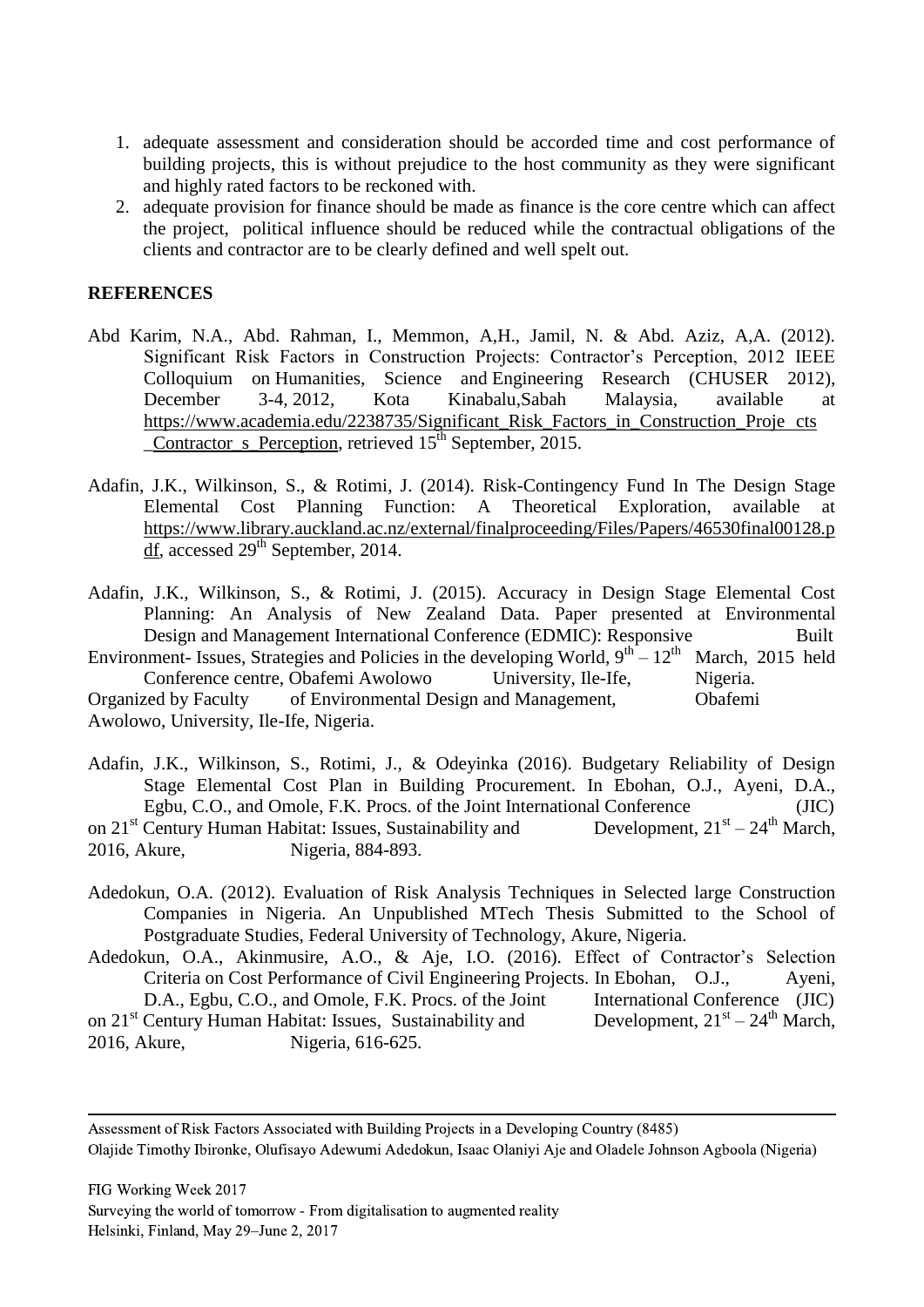- Adedokun, O.A. & Awodele, O.A. (2016). Assessing Key Causes of Changes on Tertiary Educational Building Projects. *Engineering, Construction & Architectural Management,*  ECAM. In press.
- Adedokun, D.O. (2016). State of Construction Change Management Practices in Ondo State, Nigeria. In Ebohan, O.J., Ayeni, D.A., Egbu, C.O., and Omole, F.K. Procs. of the Joint International Conference (JIC) on 21<sup>st</sup> Century Human Habitat: Issues, Sustainability and Development,  $21<sup>st</sup> - 24<sup>th</sup> March, 2016$ , Akure, Nigeria, 626-635.
- Ademeso, O.S., & Windapo, A.O. (2014). Relationship between material management approach and scheduled project completion time. Retrieved from [http://www.unilag.edu.ng/opendoc.php?sno=13167&doctype=doc...\\$](http://www.unilag.edu.ng/opendoc.php?sno=13167&doctype=doc...$)*, accessed 5th May, 2016.*
- Aiyetan, O.A., Smallwood, J.J., & Shakkantu, W. (2012). [A linear regression modelling of the](http://www.ajol.info/index.php/actas/article/view/85417)  [relationship between initial estimated and final achieved construction time in South Africa.](http://www.ajol.info/index.php/actas/article/view/85417) *Acta Structilia,* 19(1), 39-56.
- Banaitiene, N., Banaitis, A., & Norkus, A. (2011). Risk management in projects: Peculiarities of
- Lithuanian construction companies. *International Journal of Strategic Property Management,* 15(1), 60-73.
- Bell, J. (2005). Doing Your Research. A Guide for First-time researchers in Education and Social Science, 4<sup>th</sup> Edition, Buckingham: Open University Press.
- Creswell, J. (2012). *Educational Research: Planning, conducting, and evaluating quantitative and qualitative research* (4th ed.). Boston, MA: Pearson Education.
- Dada. O.J. (2010). *Strategies for mitigating risk in construction projects.* The proceedings of the  $40<sup>th</sup>$  Annual general meeting/ conference, organized by the Nigerian Institute of Building, Asaba, Delta state,  $7<sup>th</sup> - 11<sup>th</sup>$  July, 2010.
- Dairo, D.O. (2015). Appraisal of Construction Change Management Practices in Ondo State, Nigeria. (Unpublished master's thesis). School of Postgraduate Studies, Federal University of Technology, Akure, Ondo State, Nigeria.
- Dey P.K. & Ogunlana S.O. (2004). Selection and application of risk management tools and techniques for build-operate-transfer projects. Ind Manage Data Syst, 104(4), 334– 346.
- Hao, Q., Shen, W., Neelamkavil, J., & Thomas, R. (2008). *Change Management in Construction Projects*. CIB W78, 2008, International Conference on Information Technology in Construction, Santiago, Chille.
- Kenneth, K.H. (2005). Conducting Project risk analysis, How to do it and how not to do it. *International Roundup, the Electronic Journal of the International Cost Engineering Council,* 19(2), 3.
- Kothari, C.R (2009). *Research Methodology*, 2<sup>nd</sup> Revised Edition, New Delhi, New Age International Publishers.
- Laryea, S. & Hughes, W. (2008). How contractors price risk in bids: theory and practice. Construction Management and Economics, 26(9), 911-924.
- Leibing, R. (2001). *The Construction Industry: Process Players*. Upper Saddle River, NJ: Prentice Hall.
- Liu, J, Flanagan, R., & Li, Z (2003). Why does China need risk management in its construction industry? In: Greenwood, D J (Ed.), 19th Annual ARCOM Conference, 3-5 September 2003, University of Brighton. Association of Researchers in Construction Management, 1, 453-62.

Assessment of Risk Factors Associated with Building Projects in a Developing Country (8485) Olajide Timothy Ibironke, Olufisayo Adewumi Adedokun, Isaac Olaniyi Aje and Oladele Johnson Agboola (Nigeria)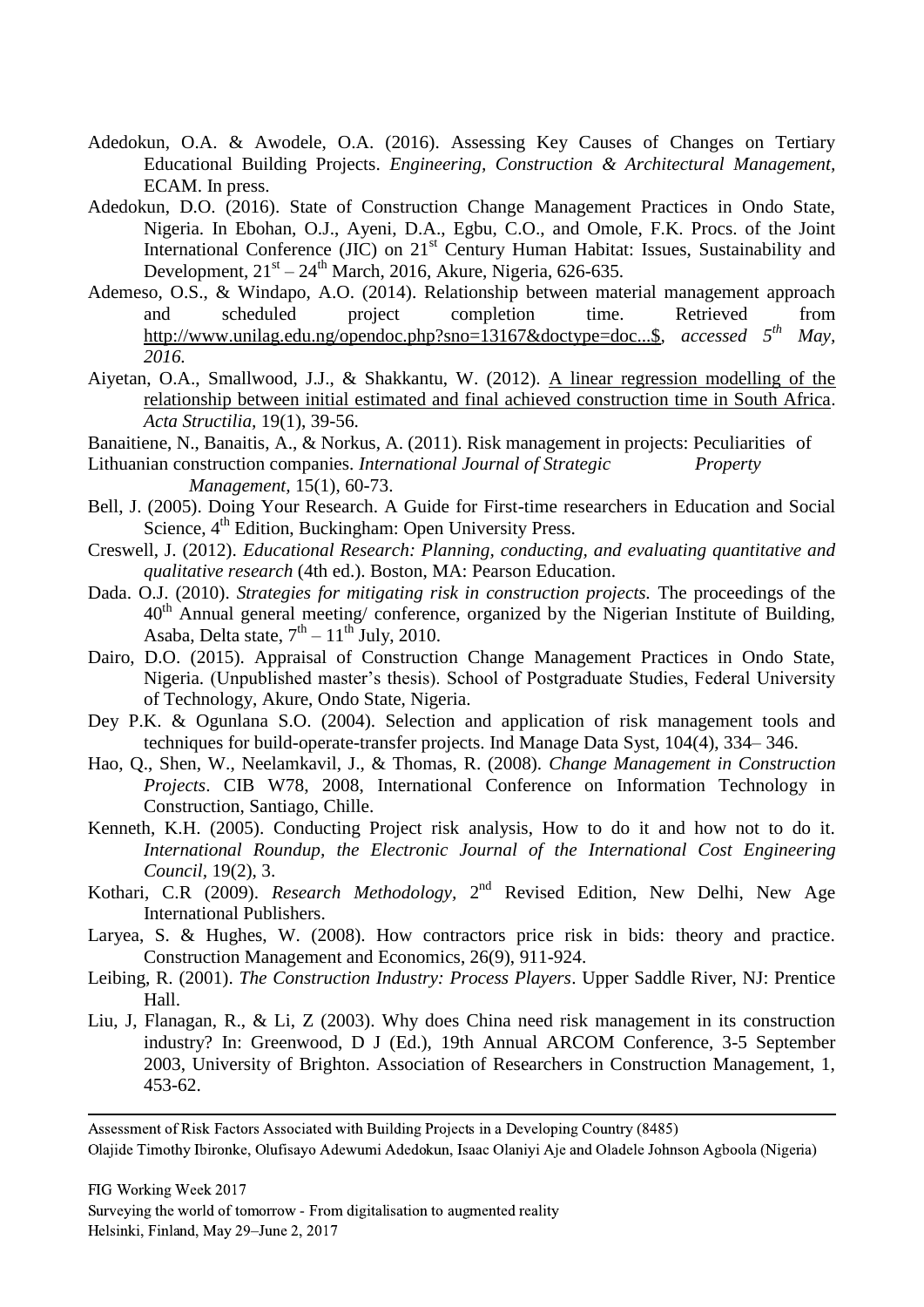- Moser, C.A. & Kalton, G. (1999). *Survey Methods in Social Investigation*, (2<sup>nd</sup> ed.), Aldershot: Gower Publishing Company Ltd.
- New Zealand Now (2012). Economy overview: An open economy with fundamentals, retrieved from **[http://www.newzealandnow.govt.nz/investing-in-nz/opportunities](http://www.newzealandnow.govt.nz/investing-in-nz/opportunities-outlook/economic-overview)[outlook/economic-overview](http://www.newzealandnow.govt.nz/investing-in-nz/opportunities-outlook/economic-overview)**, accessed 28<sup>th</sup> June, 2016.
- Odeyinka, H.A. (2000). An evaluation of the use of insurance in managing construction risks. Construction Management and Economics, 18, 519-524.
- Ogunsemi, D.R. (2002). Cost and Time Performance of Construction Projects in South-Western Nigeria (Unpublished doctoral dissertation). School of Postgraduate Studies, Federal University of Technology, Akure, Ondo State, Nigeria.
- Oke, A.E. (2013). Benefits and Level of Using Retention Bond for Construction Projects in Nigeria. *International Journal of Architecture, Engineering and Construction,* 2(2), 98-105.
- Oyegoke A. S. (2006). Construction Industry Overview in the UK, US, Japan and Finland: A Comparative Analysis. *Journal of Construction Resources*, 7(1/2), 13–31.
- Oyewobi, L.O., & Ogunsemi, D.R. (2010). Factors influencing reworks occurrence in construction: A study of selected building projects in Nigeria. *Journal of Building Performance,* 1(1), 1- 20.
- Pheng, L.S, & Chuan, Q.T. (2006). Environmental factors and work performance of project managers in the construction industry. *Int J Project Management,* 24(1), 4-37.
- Project Management Institute (2008). *A Guide to the Project Management Body of Knowledge (PMBOK)*. 4<sup>th</sup> ed. Newtown Square: Project Management Institute, Inc.
- Szymanski S. (2008). What is construction industry? An economic fact book. The Harry Van Arsdale Jr. centre for labor studies, Empire State College/SUNY, New York.
- Tar, J.H.M & Carr V. (2000). A proposal for Construction Project Risk Assessment using Fuzzy Logic. *Construction Management and Economics,* 18, 491-500.
- Uher T. E. & Loosemore M. (2004). *Essentials of Construction Project Management.* University of New South Wales Press, Sidney.
- Wang, J.Y. & Liu, C.L. (2004) *Risk Management for Construction Projects,* Beijing: China Water Publication.
- Windapo A. O, Omeife, C., & Wahab, L. A (2010). *Stakeholder's perception of key risks in Oil and Gas construction Projects.* The proceedings of the 40<sup>th</sup> Annual general meeting/ conference, organized by the Nigerian Institute of Building, Asaba, Delta state.